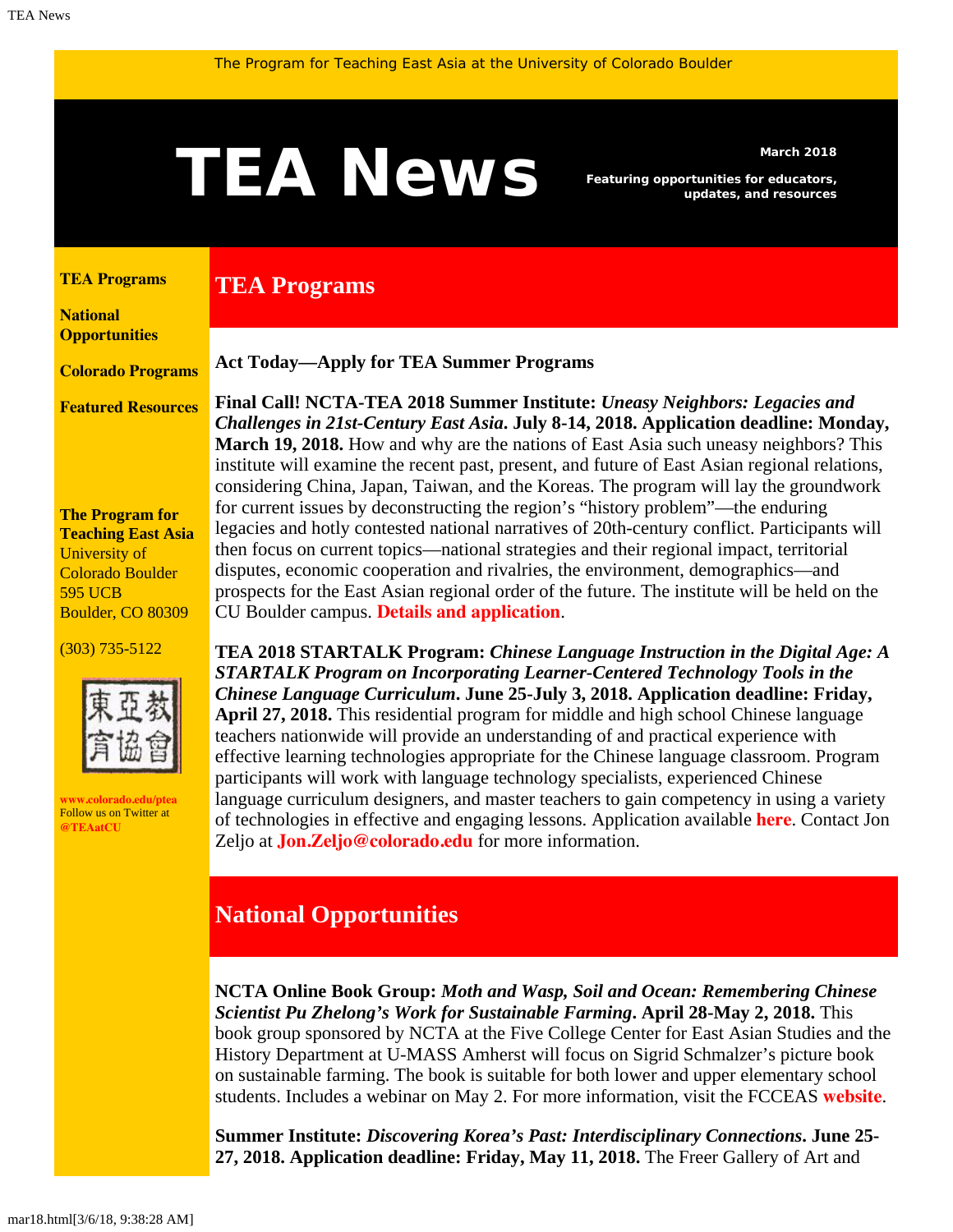Arthur M. Sackler Gallery at the Smithsonian Institution will sponsor this program on Korean art and culture. Participants will hear from scholars, go behind the scenes with curators at the Smithsonian, and experiment with decorative techniques used in the Goryeo dynasty. Registration is available **[here](https://www.eventbrite.com/e/discovering-koreas-past-summer-institute-interdisciplinary-connections-tickets-42289508057)**.

**Summer Workshop for Teaching Professionals of Mandarin Chinese. June 4-15, 2018.** This two-week program at National Taiwan Normal University will provide teachers with pedagogical skills and cultural knowledge applicable to teaching Chinese. For more information, contact Ching-Hsuan Wu at **[iloveteachingchinese@gmail.com](mailto:iloveteachingchinese@gmail.com)** or John Lin at **[ylin8@mail.moe.gov.tw](mailto:ylin8@mail.moe.gov.tw)**.

**Summer Seminar:** *Changing Lives in Modern China***. Friday and Saturday, July 27- 28, 2018.** Designed to help middle and high school teachers include modern China in their curriculum, this workshop presented by the 1990 Institute in San Mateo, California, will feature scholar presentations, as well as an opportunity to interact with Chinese citizens. More information is available **[here](http://teachers.1990institute.org/2018-tw/)**.

#### *Previously Announced National Opportunities*

**NCTA Winter-Spring Online Book Groups.** Asia for Educators at Columbia University is offering several spring online book groups in three categories: 2017 Freeman Book Award winners, graphic novels, and titles exploring East Asian literature. Registration for all the groups can be accessed through the AFE online professional development **[page](http://afe.easia.columbia.edu/online_course/)**. Groups still enrolling are:

- *Chinese Literature: An Introduction*, by Ihor Pidhainy (East Asian Literature). March 28-May 2, 2018.
- *The Crane Girl,* by Curtis Manley, and *Chibi Samurai Wants a Pet*, by Sanae Ishida (Freeman Award Winner). March 28-April 24, 2018. Japan/elementary school.
- *Pyongyang*, by Guy Delisle (Graphic Novels). April 4-25, 2018.

**NCTA Webinars.** The Five College Center for East Asian Studies (FCCEAS) is offering these spring webinars:

- *What Do They Teach? Textbooks in East Asia and the U.S.* Wednesday, March 7, 2018, 7-8 pm EST. Nayun Eom, high school student. Register **[here](https://register.gotowebinar.com/register/3002316942685918979)**.
- *The Story of Nagasaki Hibakusha (A-bomb Survivor) Mr. Katsura Shigeyuki.* Wednesday, March 14, 2018, 7-8 pm EDT. Yoko Fujimoto, researcher. Register **[here](https://attendee.gotowebinar.com/register/6601924498665750019)**.
- *Shaping the Future Emperor through English Language Lessons: Elizabeth Vining and Crown Prince Akihito***.** Wednesday, April 25, 2018, 7-8 pm EDT. Cynthia Daugherty, Seinan Gakuin University, Fukuoka, Japan. Register **[here](https://attendee.gotowebinar.com/register/6452279866613730819)**.
- *Moth and Wasp, Soil and Ocean: Remembering Chinese Scientist Pu Zhelong's Work for Sustainable Farming.* Wednesday, May 2, 2018, 7-8 pm EDT. Sigrid Schmalzer, UMass Amherst and picture book author. Register **[here](https://attendee.gotowebinar.com/register/1637737251396678659)**.

**University of Washington East Asia Resource Center Summer Institutes. Priority application deadline: Sunday, March 11, 2018.** More information on the institutes listed below is available **[here](https://jsis.washington.edu/earc/category/programs/summer-institutes/)**.

- *Art and Politics: Episodes in East Asian History*, July 16-20, 2018. Open to teachers of all grade levels.
- *Meet the Masters: Discover How to Find and Evaluate Books on East Asia for Your Classroom.* July 23-27, 2018. Open to teachers of grades 2-8.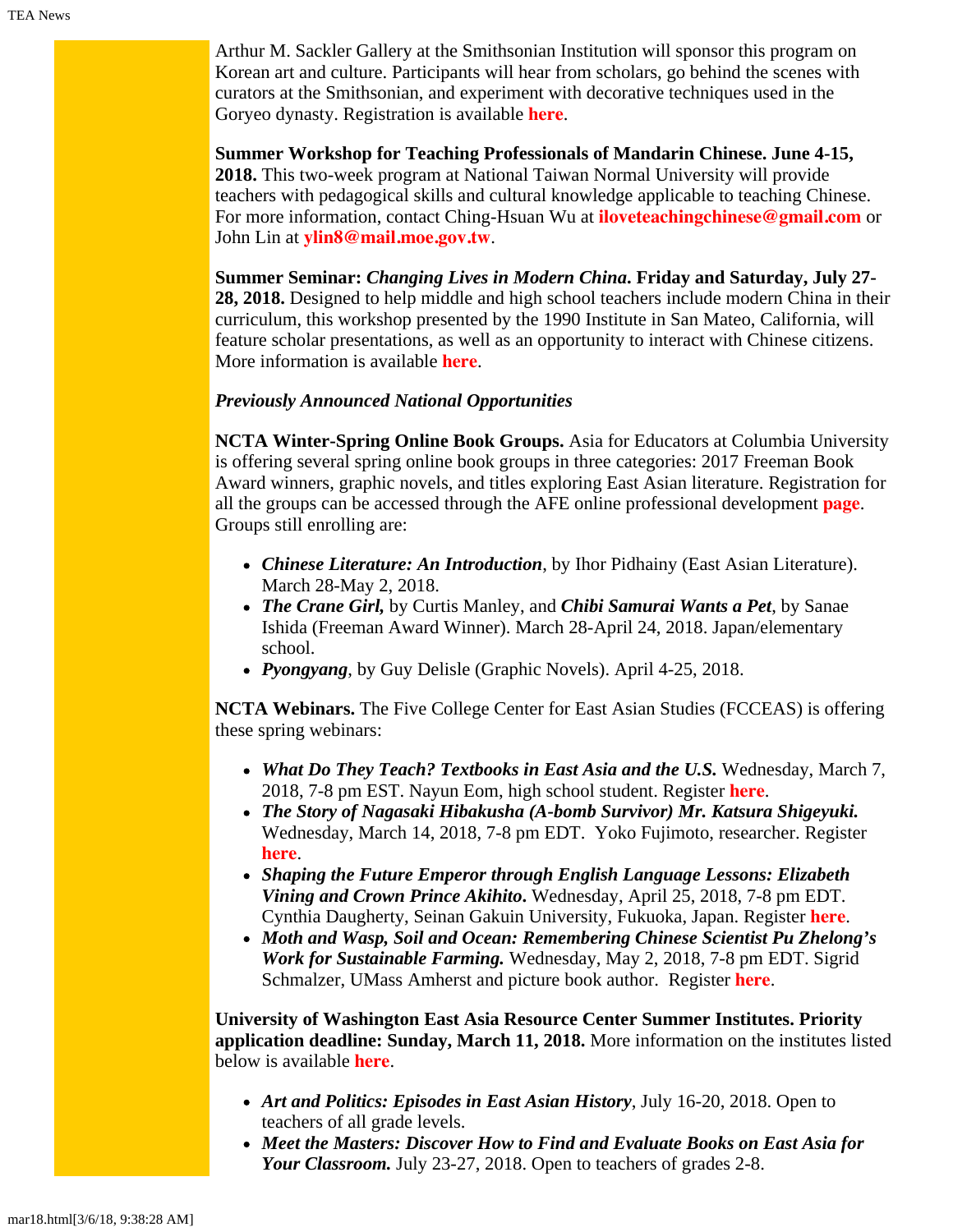**Fulbright Teachers for Global Classrooms. Application deadline: Tuesday, March 13, 2018.** The U.S. Department of State's Bureau of Educational and Cultural Affairs and IREX sponsor this year-long professional development fellowship for K-12 teachers. The program includes an online course, symposium in Washington, DC, and international field experience. For more information and to apply, visit the IREX **[website](https://www.irex.org/project/teachers-global-classrooms-program-tgc)**.

**NCTA Study Tour:** *Asian Links: Yesterday, Today, and Tomorrow.* **June 27-July 13, 2018 (tentative dates). Application deadline: Thursday, March 15, 2018.** NCTA is offering a 16-day study tour to China and Taiwan. The program will examine historical connections within and beyond Asia, China's belt and road ambitions, and Taiwan's efforts to strengthen ties to Southeast Asia. Teachers who have successfully completed 30 hours of NCTA-sponsored professional development programs and have not previously participated in an NCTA-sponsored study tour are eligible. This study tour is sponsored by the NCTA National Coordinating Site at the University of Southern California. **[Full](http://china.usc.edu/seminars/2018-ncta-summer-study-tour-china-and-taiwan) [details and application packet](http://china.usc.edu/seminars/2018-ncta-summer-study-tour-china-and-taiwan)**.

**Korean History and Culture Annual Seminar. June 25-29, 2018. Application deadline: Thursday, March 15, 2018.** This free seminar sponsored by the Korean Cultural Center Los Angeles and National Korean Studies offers selected educators the opportunity to explore Korean art, history, language, literature, martial arts, music, religion, and philosophy. All participants will receive extensive resources for K-16 classes. Three units of professional development credit are available from the University of Southern California. The fellowship does not include airfare. For more information, visit the seminar **[website](https://nationalkoreanstudies.com/)**.

**NCTA Teaching East Asian Literature Workshop. July 8-13, 2018. Application deadline: Friday, March 16, 2018.** Now in its 20th year, this residential workshop sponsored by the East Asian Studies Center at Indiana University offers lectures and discussions on the literatures and histories of China, Japan, and Korea. Also provided are strategy sessions on how to teach the works at the high school level. Priority is given to high school teachers, but K-8 teachers may also apply. For more details, visit the EASC **[website](http://www.indiana.edu/~easc/outreach/educators/literature/index.shtml)**.

**Study Tour:** *Education in China***. July 9-18, 2018. Application deadline: Tuesday, April 17, 2018.** With EF Educational Tours, the National Council for the Social Studies is offering this 10-day study tour to China, designed to give participants a deeper understanding of the largest educational system in the world. You must be an NCSS member to apply. For more information, visit the NCSS **[website](http://www.socialstudies.org/professional-learning/tours)**.

**2018 National Chinese Language Conference. Thursday, May 17-Saturday, May 19, 2018.** This annual conference offers K-16 Chinese teachers the opportunity to share best practices in the field of Chinese language education. The 2018 conference will be in Salt Lake City. For more information, visit the conference **[website](https://asiasociety.org/national-chinese-language-conference)**.

# **Colorado Programs**

**Exhibit:** *I Want the Wide American Earth***. 10 am - 6 pm daily through Sunday, April 8.** This exhibition at the Michener Library, University of Northern Colorado explores Asian Pacific American history. A program on Tuesday, March 20 (3:15-4:30 pm), will feature the stories of internment camp survivors. For more information, visit the library